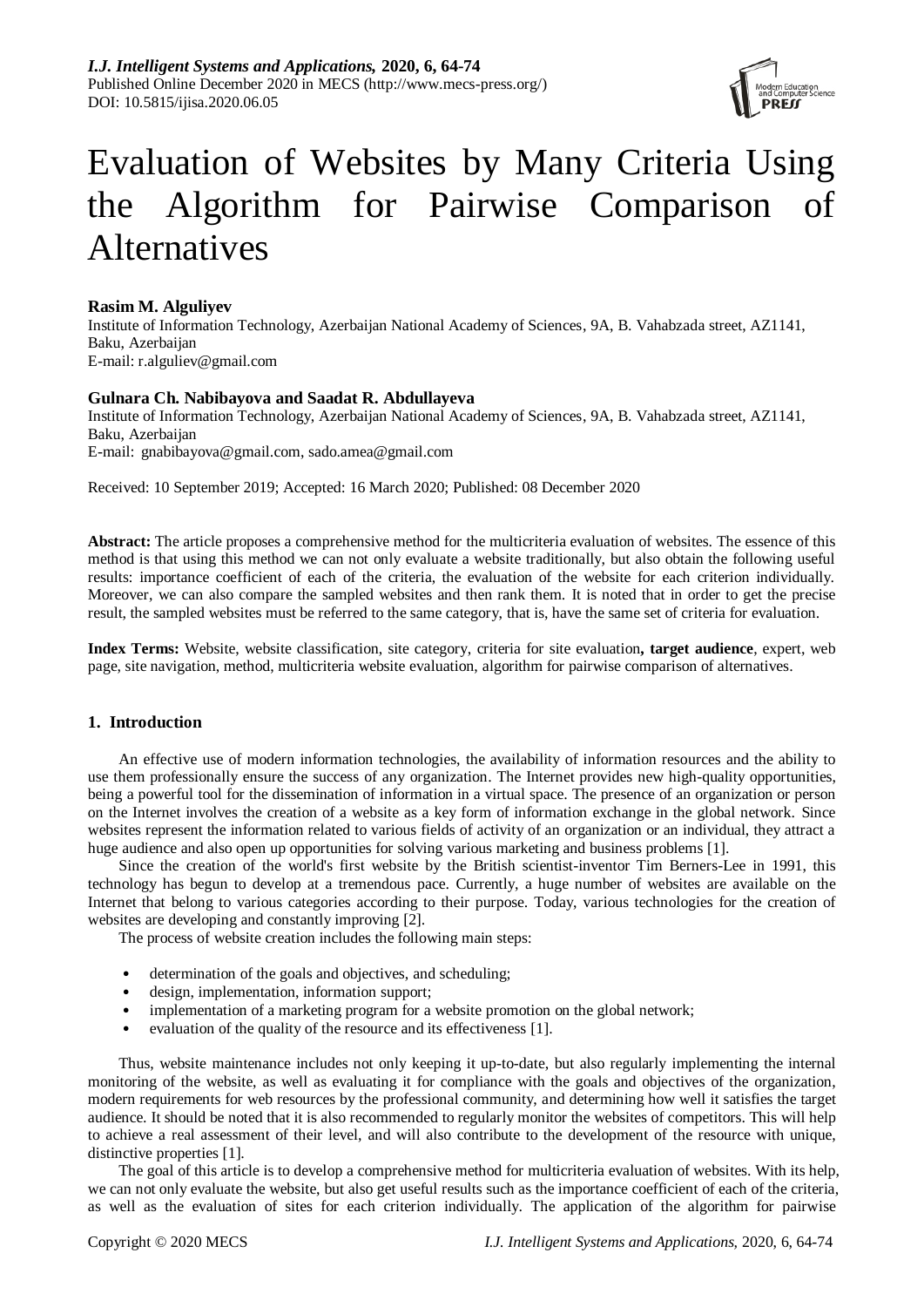comparison of alternatives with the participation of experts specialized in this field makes it possible to compare and then rank the sampled websites. It is noted that in order to get the accurate result, the sampled websites must be of the same category, that is, have the same set of criteria for evaluation. The proposed method consists of four stages. Stage 1 calculates the importance coefficient of each of the website criteria using the expert ranking method. Stage 2 evaluates the website by each criterion individually by one expert using the expert method for pairwise comparisons of alternatives. Stage 3 calculates the average value of each website for each criterion individually, taking into account the estimates of all experts. The median function is used for this. Stage 4 calculates the values of the sampled websites by all criteria.

A brief summary of the article is presented below.

The **second chapter** provides a brief description of several works related to the reviewed topic. The **third chapter** classifies the websites by various parameters. The **fourth chapter** presents general and some particular criteria for the evaluation of websites. The **fifth chapter** comprehensively describes the proposed multicriteria website evaluation method which consists of four stages. The **sixth chapter** shows the practical application of the proposed method. The **Conclusion** presents the main results obtained in this article. In addition, the need for the evaluation of websites is mentioned which helps to identify their shortcomings and timely take the necessary measures for their elimination.

#### **2. Related Works**

A number of articles on website assessment were reviewed.

In [1], the author proposes a method for evaluating university websites. This article proposes a technique in which an individual assessment method is selected. The calculations involve the individual assessments of the opinions of each expert which are summarized in the final assessments for each resource. First, the author determines the parameters of the website and the criteria included in them by which the website will be evaluated. Then the author calculates the weighting coefficients of the criteria and parameters using expert estimates. To obtain the final website score, the values of the parameter with the corresponding weighting factors are summarized.

The article [3] analyzes the approaches to assessing the quality of university Internet resources. It is noted that one of the methods for evaluating university websites is the method of content analysis based on the method of expert assessments. In this case, an assessment of four indicators of the website is proposed: site structure, content, manufacturability and ease of use. Another way of assessing the quality of a site is based on SEO audit (Search Engine Optimization - analysis of website promotion in search engines and directories) and analysis based on web analytics (according to the statistics of visits). First of all, this is the international ranking of Webometrics [4]. This method is calculated by the Cybermetrics research group, which is a part of the National Research Council (CSIC) of Spain. Note that none of these methods is comprehensive and complete.

The article [5] proposes the methods and criteria for evaluating specifically the medical sites. The openness and accessibility of information for the patient are chosen as the criteria for the quality of the website of the medical organization. The aim of this article is to assess the content, information content, accessibility and practical significance of the official websites of medical organizations.

To assess the compliance of medical organizations with the requirements for the content and the form of providing information posted on the official medical websites, a special legislative framework is used. To evaluate the sites, the groups of criteria and the subcriteria in each group are established: on a medical organization, on the rights and obligations of citizens in the field of health care, on the medical activities of a medical organization, on the medical staff of a medical organization, on consumer reviews of services, etc. An expert assessment of information content, accessibility, the functionality of the official websites of the medical organizations is performed using the method of expert evaluations.

### **3. Classification of Websites**

A website is a set of web pages linked together by hyperlinks and a single navigation system.

Today, **websites** and web systems help to successfully solve problems in various fields of human activity, such as transport [6], banking [7], trade [8], etc.

Today, the Internet includes more than 5 billion websites. Their number increases each day. Determining which category a website refers to is crucial. Website classification appropriately categorizes a huge number of websites. Website classification is principally essential for security reasons. Some organizations block entertainment sites, social networks, etc. for security reasons. In addition, the classification of sites is necessary for the correct orientation of the target audience.

Various categories of websites are given below. Their classification is performed by different parameters, as subject, functionality, purpose, and in accordance with the presentation method, access mode, etc.

The classification of websites by subject includes the definition of the areas for the subject of the website. These include business sites, e-commerce sites, social networks, libraries and archives, entertainment, information, news and personal sites, web portals, blogs, etc. Functional classification specifies the purpose of the website. The classification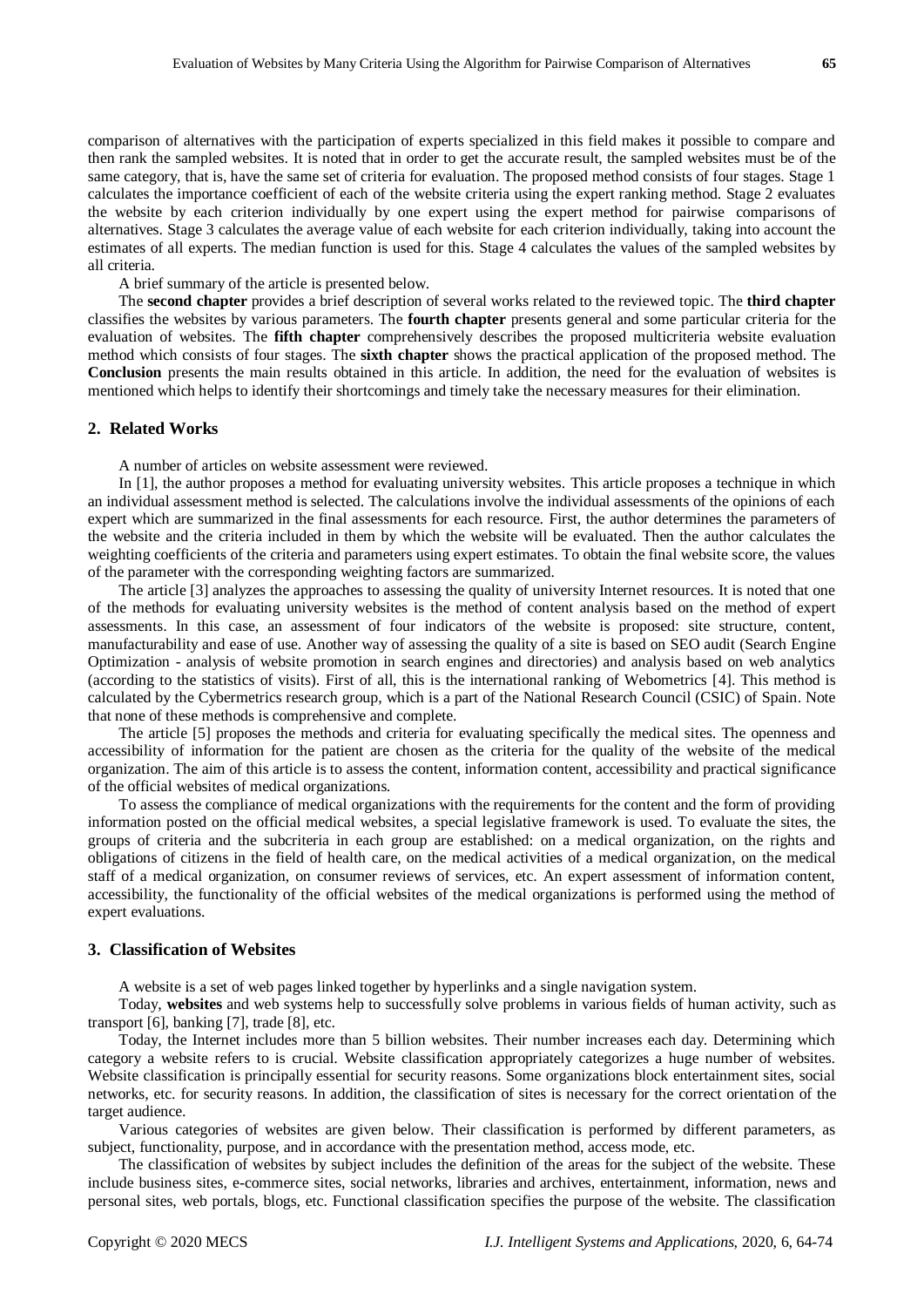by objective defines personal, corporate, media, business, educational, political, sports and entertainment websites, and the websites of institutions and organizations, services, etc. In accordance with the presentation method, the websites are classified as regular ones, as well as the databases, file servers, newsgroups, etc. In accordance with the access mode, the websites represent open (unlimited) information, information with limited access, and confidential information (commercial secret, professional secret, official secret, personal secret) [9, 10].

Depending on the built-in technology, the following types of websites can be distinguished for their functionality and style of design:

- Static websites contain static HTML or XHTML page:
- Dynamic websites web pages are created or formed in the process of performing user requests either from information stored in the server database, or directly in a web browser.
- Flash sites the main tool of which is vector graphics;
- Combined websites use these three above mentioned technologies [11].

The website evaluation based on the stated criteria will allow for the correct evaluation of its effectiveness.

Analysis of the information presented on the site, when evaluated, provides a general overview of the site. There is no single criterion for adapting information on the sites to any criteria prior to its publication on the Internet. In this regard, criteria can be used to assess the source, reliability, relevance and objectivity of information displayed on websites [12].

## **4. General and Specific Criteria for Website Evaluation**

The criteria, by which the websites are evaluated, may be general and private. General criteria do not depend on the category of the site. Private criteria are referred to a specific category of websites.

The general criteria for the website evaluation may include the followings [13-15]:

## *4.1. Information about the owners of the resource / authors of the website:*

- Availability of information about the author(s);
- Availability of links to more detailed information about the author or owners;
- Availability of contact information;

#### *4.2. Reliability (accuracy) of information:*

- Lack of factual errors:
- Availability of a website editor;
- Availability of links to sources cited;

## *4.3. Relevance:*

- Availability of publication dates of the material;
- Lack of broken links:

#### *4.4. Content:*

- Completeness of information;
- Originality of content;
- Value of information:

#### *4.5. Presentation of information:*

- Text structuring;
- Lack of typographical, spelling, grammatical and stylistic errors;
- Use of illustrations as a complement to the text, but not as a distracting element;

## *4.6. Website Access:*

- Fast loading;
- Stability of website address;
- Availability of other versions of website (mobile, for visually impaired people, etc.);
- Availability of information on all pages (in all sections) of website;
- Availability of website statistics for its analysis.

## *4.7. Ergonomic use:*

• Logically correct organization of content;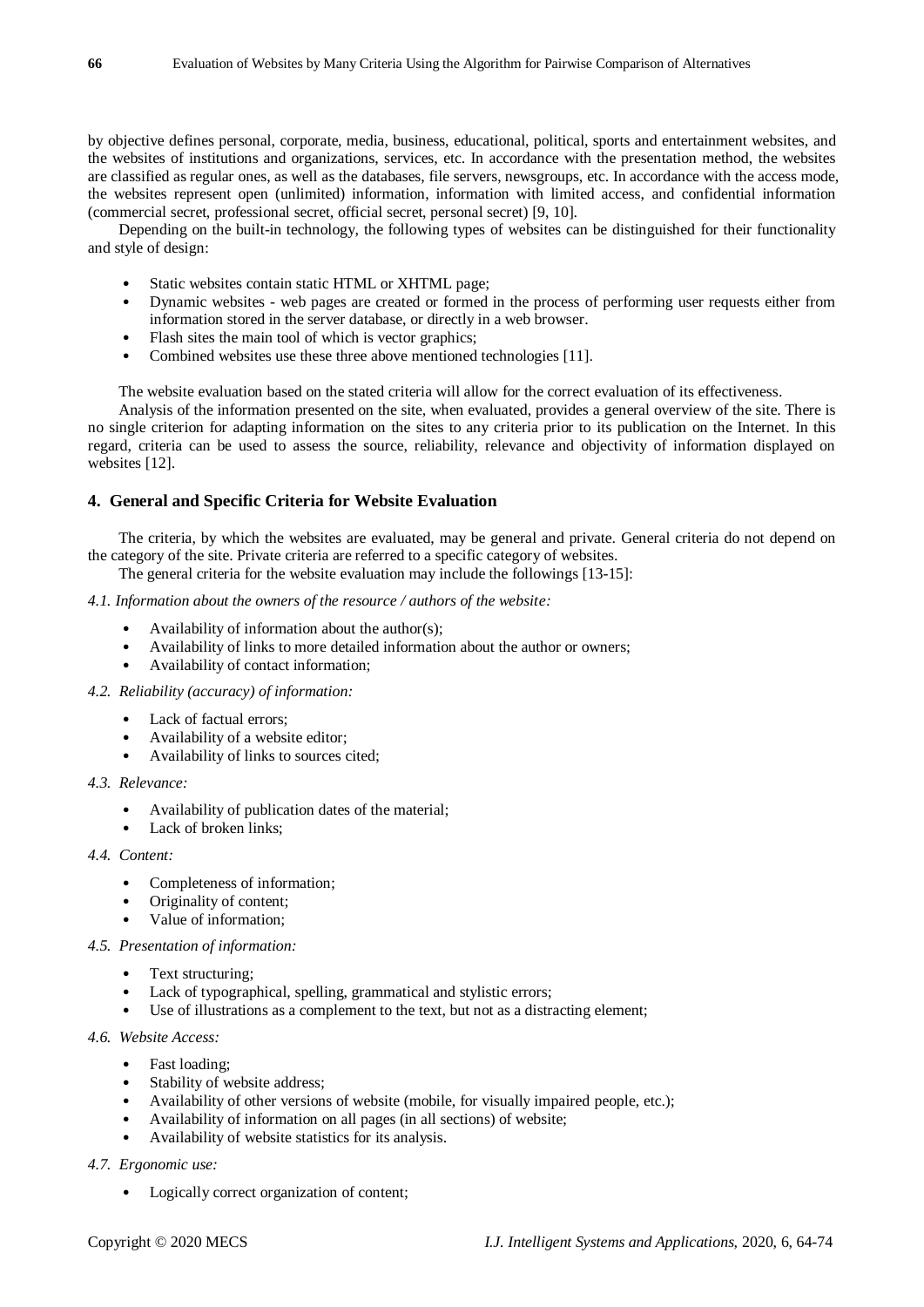- Simple and clear navigation;
- Location of navigation in the same place on all pages;
- Opportunity to use navigation to return to previous sublevels;
- Feedback availability and accessibility;
- Clear method to navigate through sequentially linked pages and sections of website;
- Location of the links below, even if they are duplicated elsewhere;
- Availability of a website map;
- Website compatibility with the latest browser editions;
- Opportunity to view the website at several resolutions;

### *4.8. Technical implementation:*

- Short page loading time;
- Minimal HTML code;
- Availability of a search engine with expanded search;
- Separation of content from design using CSS files;
- Inclusion of headers and footers in a separate file;
- Inclusion of CSS (cascading style sheets) used in several documents into a separate file;
- Inclusion of JavaScript functions used in several documents into a separate file;
- Use of only digits and lower-case English scripts in the file names and hyperlink addresses, the use of underscore is also permitted.
- Appearance (design):
- Unified style (colors, fonts, graphics) of all pages;
- Color balance of page design:
- Website pages, especially home pages, should not be burdened with information;
- Availability of high-quality graphics.

Note the following criteria for evaluating a website:

- Inclusive website design to help people with disabilities;
- Ensuring information security (resistance to spams, DoS attacks, etc.)
- Availability of transliteration;
- Translation opportunities into other languages.

However, along with general criteria, each category of websites has its own specific criteria.

For example, the website of a government authority should not only provide full information about itself, but also provide information about organizations under its jurisdiction. In addition, the availability of the section "News" on this website is obligatory which usually contains press releases, information on tenders, vacancies, etc. An important requirement for the government's website is the availability of feedback, which includes e-mail, newsletter subscription, questions for public servants, visiting hours, organization of forums and conferences, etc. Moreover, another important requirement is the opportunity to perform network transactions, such as electronic payments, registration for participation in tenders and service delivery, etc.

The article [1] presents the criteria for the websites of higher education institutions. They may include:

- availability of a university business card, which includes a logo, description of the field of activity, historical information, a list of significant achievements, information about the management (rector, vice-rector, dean, etc.);
- availability of distinguishing advantages such as unique equipment and laboratories, integration with leading enterprises of relevant industries and conducting professional training of students based on them, as well as writing theses, availability of training centers and certification of leading companies, participation and achievements in various ratings, and availability of sustainable relations with foreign universities, etc.;
- availability of information for applicants, including the statute and license of the educational institution, a certificate of state accreditation, the plan and rules for admission to the educational institution, working hours of the admission committee, etc.;
- availability of information on additional educational services, such as evening and distance education, postgraduate education, graduate studies, postgraduate and doctoral programs, advanced training programs, etc.;
- availability of information on the educational process, including the availability of class schedule on the site, additional educational materials for students: electronic versions of lectures of training courses, schedules of seminars and laboratory classes, workshops, the availability of an electronic library, access to international databases of scientific information, such as, Elsevier, Springer, Kluver etc.;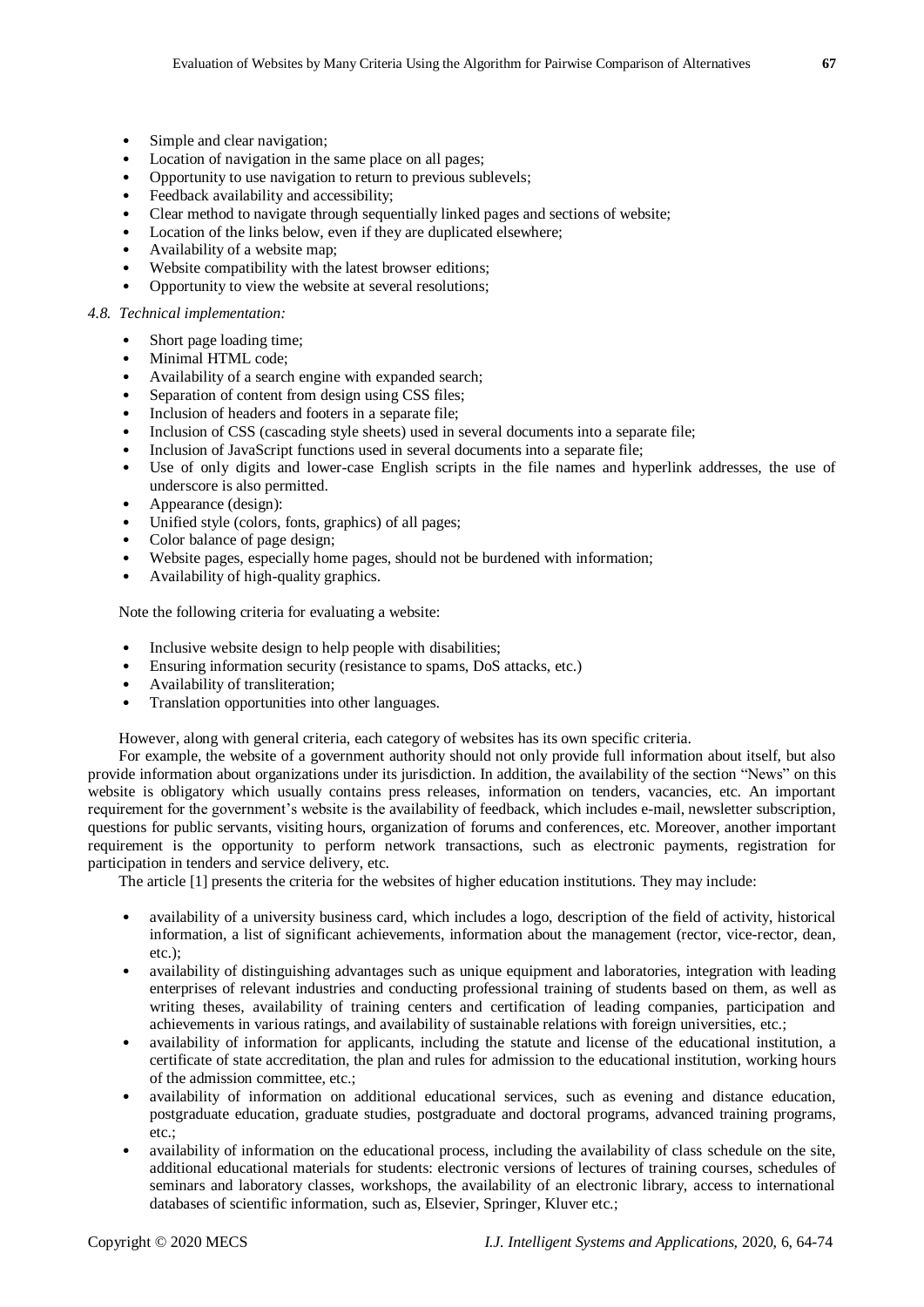• availability of information *about graduates and their employment*, namely: statistics of graduates, meetings and graduation events, information from employers, etc.

Requirements for medical websites are particularly important. In order to help users to distinguish trustworthy resources from unreliable resources, Health On the Net Foundation (HON) was established in 1995. This is a non-profit, non-governmental organization accredited by the UN Economic and Social Council (ECOSOC) [16]. HONcode Certification is an ethics standard aimed at providing high-quality medical information. In order to get the certification, an application is first submitted and the organization's logo is uploaded on the site. As soon as the reviewer confirms the full compliance of the website with the principles of HONcode, its logo on the website is activated. The basic principles of the HON Code to be followed are:

- Authorship;
- Purpose of website;
- Confidentiality of information;
- Documented information: source and date;
- Validity of allegations;
- Website contact information;
- Sources of financing;
- Advertising policy.

Media resources are of special status among other Internet resources. The following criteria are proposed as the key criteria through which a media resource is assessed: the adequacy of its domain address, the efficiency and dynamics of posting news, the development of advertising and marketing strategies to increase advertising revenue, the use of the latest software for paid news, the number and professionalism of journalists, the amount of daily information posted on the site, etc.

Note that a full evaluation of websites can be performed, that is, taking into account all criteria, individual blocks of criteria, for example, for its safety, quality design, etc.

The International Organization for Standardization (ISO) has also developed the standards for websites. Among them are the standards for developing an effective and convenient design, as well as for economically grounded usercentered content. Some of them are given below:

- ISO 13407 Human-centered design processes for interactive systems [17];
- ISO 18529 Ergonomics of human-system interaction [18];
- ISO 9241-11: 2018 provides a framework for understanding the concept of usability and applying it to situations where people use interactive systems [19];
- ISO / IEC 40210: 2011 Information technology W3C SOAP Version 1.2 Part 1: Messaging Framework (Second Edition) [20];
- ISO / IEC 40500: 2012 (W3C) Information technology W3C Web Content Accessibility Guidelines (WCAG) 2.0 [21].

Note that several regulatory documents on the creation and use of websites have been developed in Azerbaijan. They may include:

- Law of the Republic of Azerbaijan "On obtaining information" (September 30, 2005) [22];
- "National Strategy for the Development of Science in the Republic of Azerbaijan in 2009–2015" (May 4, 2009) [23];
- Decision of the Cabinet of Ministers of the Republic of Azerbaijan on approval of "Requirements on creation and management of Internet information resources of state bodies" (September 4, 2012) [24];
- "National Strategy for Development of Information Society in the Republic of Azerbaijan for 2014–2020" (April 2, 2014) [25].

## **V. Method for Multi-Criteria Evaluation of Websites**

To improve the performance of a website, as well as for its continuous improvement, its evaluation is of great importance. The proposed method for multicriteria evaluation of websites with the participation of several experts, who are the specialists in this field, is based on an algorithm for pairwise comparison of many alternatives. Note that the proposed method does not affect its promotion in search engines.

The proposed method for multicriteria evaluation of website contains four stages.

**Stage 1** determines the importance coefficient of each *n* criteria for website evaluation using the ranking method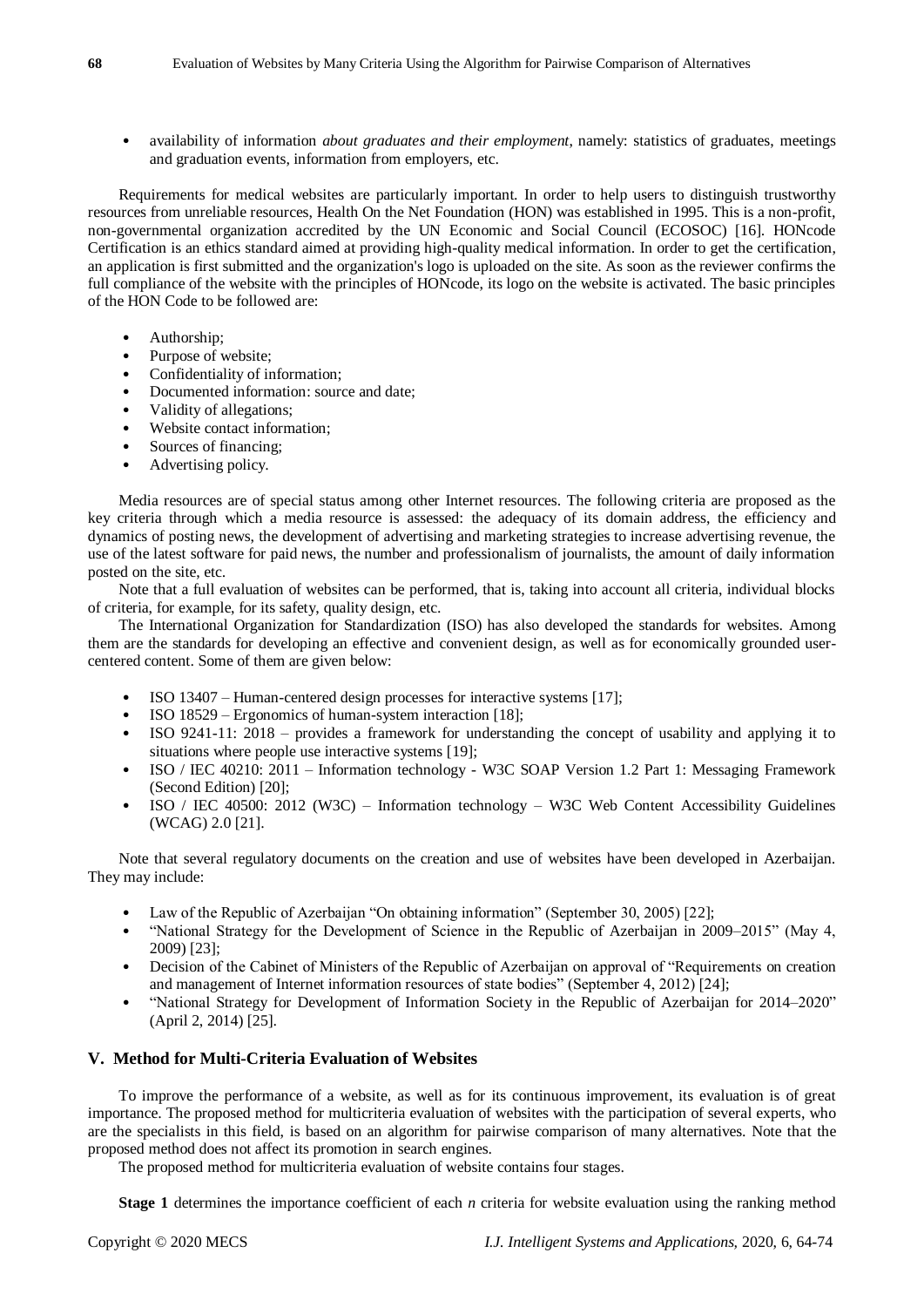with the participation of *t* experts.

The importance coefficient is a numerical coefficient representing the significance, the relative importance of the criterion in relation with other indicators that affect the process under study.

Assume that there are *n* criteria for websites' evaluation and *t* experts, each of which assigns a rank to each criterion in the range from 1 to *n*, with higher ranking being assigned to more important criterion. Then  $\|a_{ik}\|$  is a matrix of ranks assigned to *t* experts by *n* criteria, where  $a_{lk}$  is the rank assigned to the *k*-th sub-criterion by the *l*-th expert,  $l = \overline{1, t}$ ,  $k = \overline{1, n}$ .

Next, the sums of the ranks assigned by all *t* experts to each *n* criteria:

$$
a_k = \sum_{l=1}^t a_{lk} \tag{1}
$$

where  $k = 1, n$ .

Then the importance coefficient  $w^k$  of the *k*-th criterion of the website will be determined as:

$$
w^k = \frac{a_k}{\sum_{k=1}^n a_k} \tag{2}
$$

where  $k = 1, n$ .

Moreover, we will have

$$
\sum_{k=1}^{n} w^k = 1 \tag{3}
$$

**Stage 2** evaluates the website for each criterion individually by one expert. In this regard, the method for pairwise comparisons is applied [26].

The method for pairwise comparisons is based on pairwise comparison of alternatives. In our task, the alternatives are the websites. Comparing in pairs, the expert evaluates by one selected criterion, i.e., for each pair of alternatives the expert indicates which website is preferable by that criterion. Numerous algorithms are available for the implementation of the method for pairwise comparisons: they differ in the number of expert estimations used (individual and collective estimations), and in the scales for comparing alternatives, etc.

Assume that there are *v* websites that will be assessed on each *n* criteria. One of the criteria, for example, the *k*-th criteria is chosen.

Each expert fills in a matrix of pairwise comparisons of *v*x*v* size where *v* is the number of websites. The matrix is filled in according to the rules specified by a group of experts. One of the options for filling in the matrix is shown in Table 1. As the table shows, this method uses 5 types of comparisons for two websites.

Table 1. Rules for filling in the matrix of pairwise comparisons

| $a_{ii}$ | Comparison value                                                         |  |
|----------|--------------------------------------------------------------------------|--|
|          | <i>i</i> -th and <i>j</i> -th websites are approximately equivalent      |  |
|          | $i$ -th website is slightly preferable to the $i$ -th website            |  |
|          | <i>i</i> -th website is preferable to the <i>j</i> -th website           |  |
|          | <i>i</i> -th website is much more preferable to the <i>j</i> -th website |  |
|          | <i>i</i> -th website is evidently preferable to the <i>j</i> -th website |  |

Thus, assume that there are *v* websites and *s* experts, and  $\left\|a_{n}^{pk}\right\|$  is a matrix of pairwise comparisons of *v* websites of one (p-th) expert for one (k-th) of *n* criteria, where  $p = \overline{1, s}$ ,  $k = \overline{1, n}$ . Moreover,  $a_{rl}^{pk} = 1$  if  $r = l$  and  $a_{rl}^{pk} \neq 1$  if  $r \neq l$ .

Further, we determine the estimation of each website by the criterion *k* of the *p*-th expert.

First, for each *r*-th of *v* websites, we find the sum of their estimations in pairwise comparison. In this regard, we find the sum of the rows of the comparison matrix:

$$
C_r^{pk} = \sum_{l=1}^{\nu} a_{rl}^{pk} \tag{4}
$$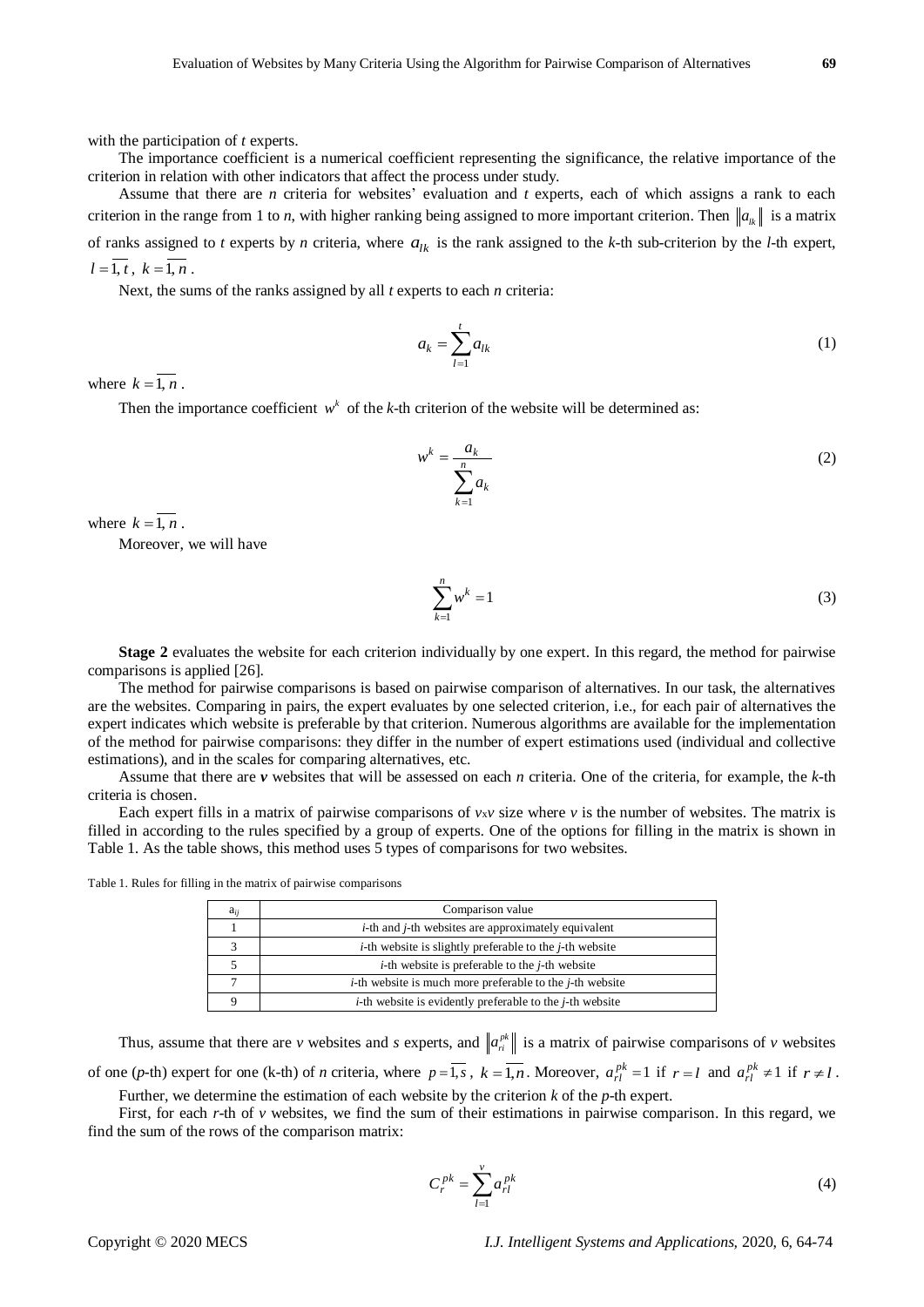where  $r = 1, v, p = 1, s, k = 1, n$ .

And then, the sum of the estimations of the alternative for this criterion for all *v* websites:

$$
C^{pk} = \sum_{r=1}^{v} C_r^{pk} \tag{5}
$$

where  $p = 1, s$ ,  $k = 1, n$ .

Afterwards, we find an estimation of each *r*-th of *v* websites by the *k-*th criterion based on the estimations of the *p*th expert:

$$
V_r^{pk} = \frac{C_r^{pk}}{C^{pk}}
$$
 (6)

where  $r = 1, v, p = 1, s, k = 1, n$ .

Stage 3 calculates the average value of each website for each criterion individually, taking into account the estimates of *s* experts. The median function is used for this. A characteristic feature of this function is its resistance to "outlines" of values in the set.

The *median* function returns a value from a sorted set as follows:

- if the number of digits in the set is odd, it returns the value of the central element of the set;
- if the number of digits in the set is even, it returns the average of two central values of element of the set.

Thus, to find the estimate of the *r*-th website by the *k*-th criterion, we have:

$$
V_r^k = \text{median}\{V_r^{pk}\}\tag{7}
$$

where  $p=1$ , *s*,  $r=1$ , *v*.

It should be noted that the expert is the key source of information when forming the expert evaluation. In addition, to perform the examination, the most competent experts must be selected. However, the competence of experts often differs. To assess the competence of an expert, many factors are taken into account: work experience in this field, research activity, previous work experience in decision-making process, etc. [27]. Expression (7) specifies that the competence of all experts is the same. If the competence of experts differs, i.e. the weight of the *p*-th expert is estimated by the value  $e^P$ , provided that

$$
\sum_{p=1}^{s} e^p = 1\tag{8}
$$

then (7) will be

$$
V_r^{pk} = e^p \frac{C_r^{pk}}{C^{pk}}
$$
 (9)

where  $r = \overline{1, v}$ ,  $p = \overline{1, s}$ ,  $k = \overline{1, n}$ ,  $e^{p} = \overline{1, s}$ .

Stage 4 calculates the values of the sampled websites by all criteria. As noted above, each of the *n* criteria has its own importance coefficient (2). Thus, evaluation of each website taking into account the importance coefficient of each *n* criteria will be calculated as follows:

$$
E_r = \sum_{k=1}^n w^k V_r^k \tag{10}
$$

where  $r = 1, v$ .

After that, the websites included in the selection can be ranked according to the values  $E_r$ ,  $r = 1, v$ . Moreover, the highest value  $E_r$  will correspond to the first rank, etc.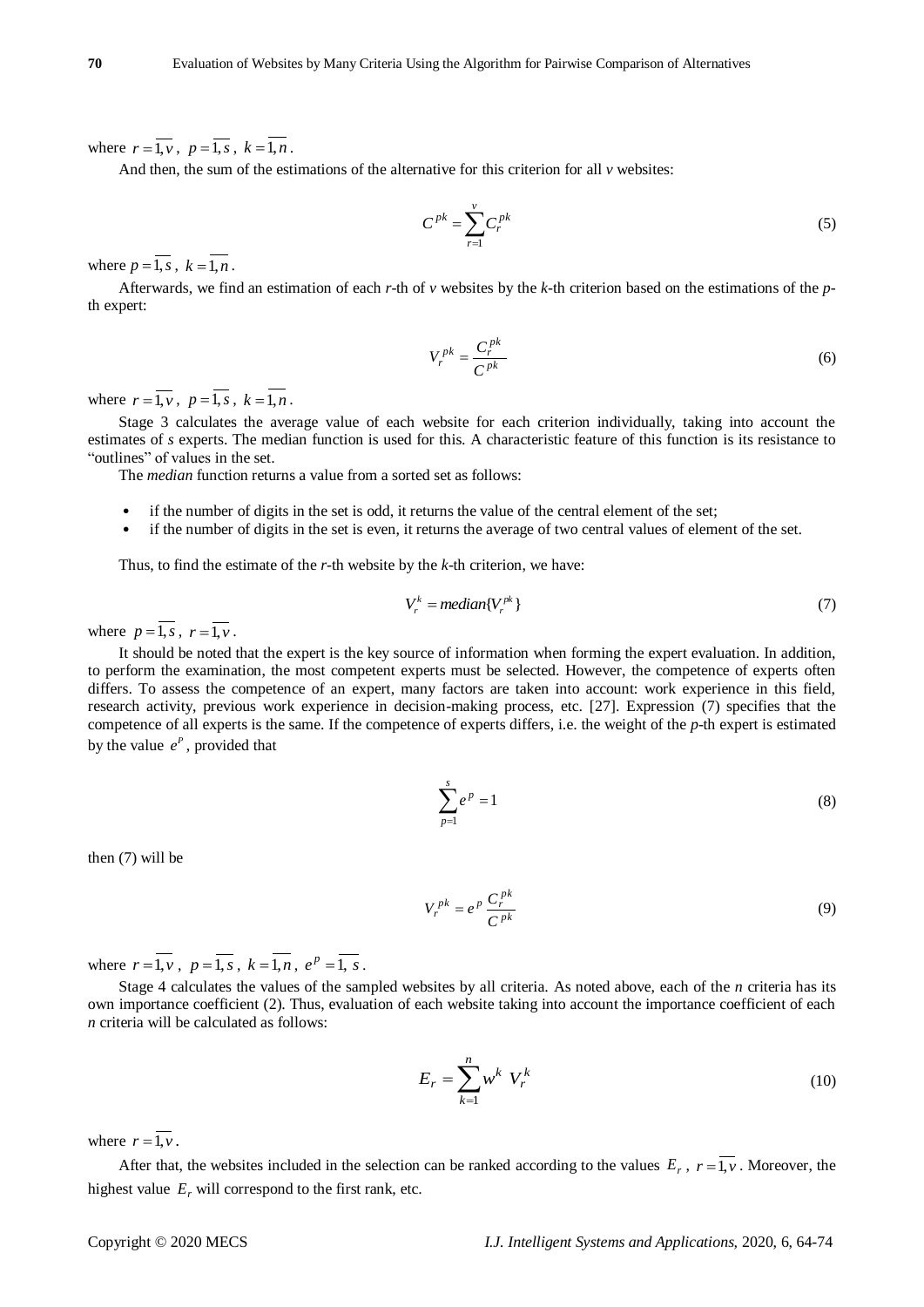As noted above, when evaluating the websites, it must be taken into account that each category of website has its own set of criteria. Therefore, in order to obtain an adequate result, the websites referring to the same category should be included in the samples for evaluation.

## **6. Simulation**

The proposed method for multicriteria evaluation of websites is tested on the example of four websites referring to the same category. For the simplicity of the experiment, it includes three experts and three criteria. The criteria are randomly chosen, as:

- 1. lack of factual errors;
- 2. ease of navigation;
- 3. page loading time.

Stage 1 determines the importance coefficient of each of the three criteria using the ranking method. For this, the experts first assigned the ranks to the criteria at own discretion.

The table of the ranks assigned to three criteria by three experts is as follows (Table 2):

Table 2. Ranks assigned by three experts to three criteria

|         | Criteria               |                    |                   |
|---------|------------------------|--------------------|-------------------|
| Experts | Lack of factual errors | Ease of navigation | Page loading time |
|         |                        |                    |                   |
|         |                        |                    |                   |
|         |                        |                    |                   |

Based on the table 2 the matrix of ranks assigned to the 3 criteria by three experts will be presented as follows:

$$
\begin{pmatrix} 4 & 3 & 2 \\ 3 & 4 & 1 \\ 3 & 2 & 1 \end{pmatrix} (11)
$$

Then, according to (1), we have:

$$
h_1 = 10
$$
;  $h_2 = 9$ ;  $h_3 = 4$ ;  $h = 23$ .

According to (2), we obtain the importance coefficients of each criterion:

$$
w^1 = 0,435
$$
;  $w^2 = 0,391$ ;  $w^3 = 0,174$ .

t the second stage, each of the four websites is estimated according to each of the 3 criteria, starting from the first. Each expert fills in a pairwise comparison matrix of the size 4\*4.

Let the evaluation matriсes of the four websites by three experts using the pairwise comparisons method for the 1st, 2nd and 3rd criteria be presented in (12), (13) and (14), respectively:

$$
\begin{pmatrix}\n1 & 3 & 5 & 7 \\
\frac{1}{3} & 1 & 5 & 3 \\
\frac{1}{3} & \frac{1}{5} & 1 & 5\n\end{pmatrix}\n\begin{pmatrix}\n1 & 5 & 3 & 7 \\
\frac{1}{5} & 1 & 5 & 5 \\
\frac{1}{3} & \frac{1}{5} & 1 & 5\n\end{pmatrix}\n\begin{pmatrix}\n1 & 5 & 3 & 9 \\
\frac{1}{5} & 1 & 5 & 7 \\
\frac{1}{3} & \frac{1}{5} & 1 & 5 \\
\frac{1}{3} & \frac{1}{5} & 1 & 5\n\end{pmatrix}\n\begin{pmatrix}\n1 & 5 & 3 & 9 \\
\frac{1}{5} & 1 & 5 & 7 \\
\frac{1}{3} & \frac{1}{5} & 1 & 3 \\
\frac{1}{3} & \frac{1}{5} & 1 & 3 \\
\frac{1}{9} & \frac{1}{7} & \frac{1}{3} & 1\n\end{pmatrix}
$$
\n(12)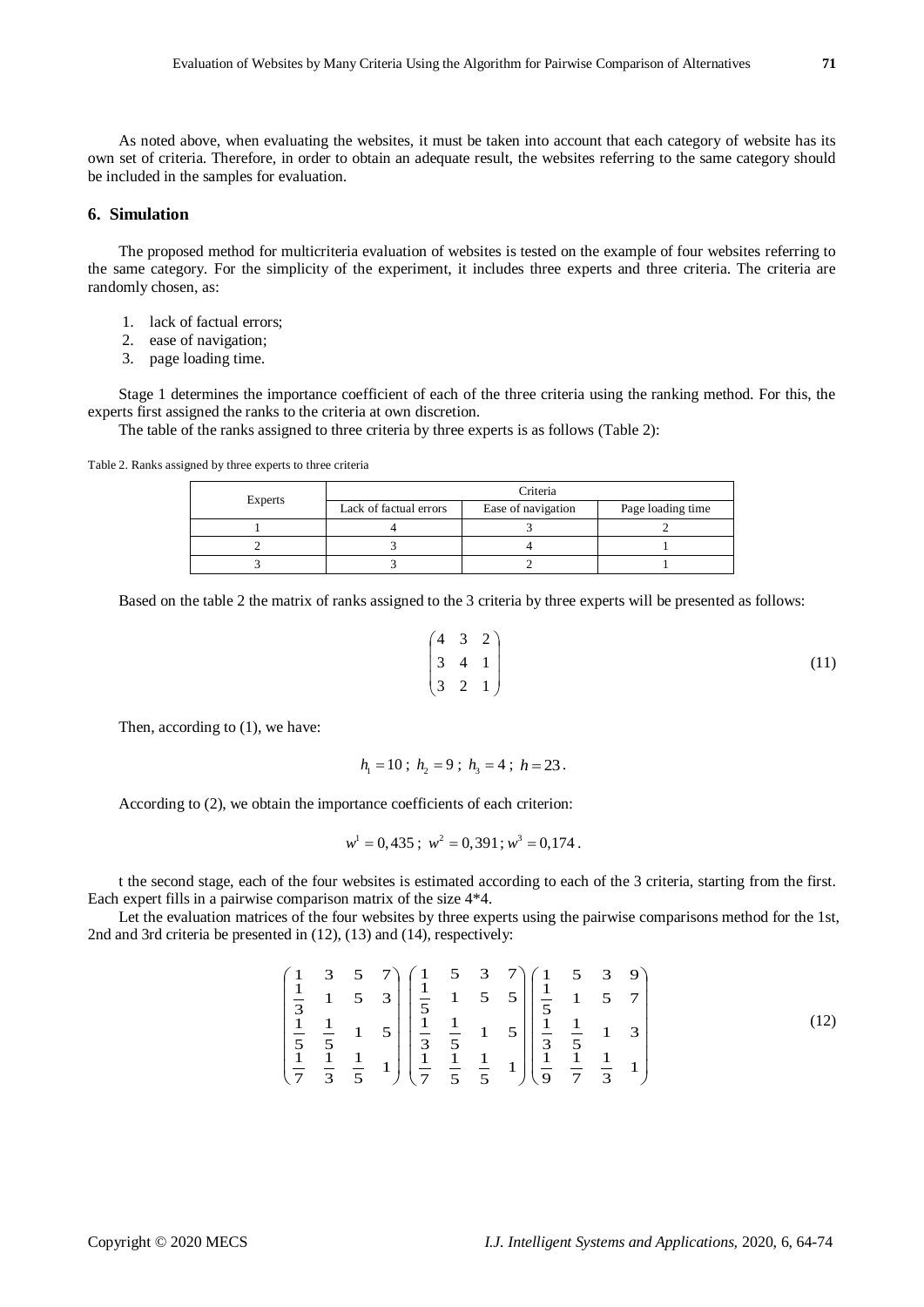$$
\begin{pmatrix}\n1 & 9 & 7 & 5 \\
\frac{1}{9} & 1 & 3 & 5 \\
\frac{1}{7} & \frac{1}{3} & 1 & 9 \\
\frac{1}{5} & \frac{1}{5} & \frac{1}{9} & 1\n\end{pmatrix}\n\begin{pmatrix}\n1 & 9 & 5 & 3 \\
\frac{1}{9} & 1 & 5 & 7 \\
\frac{1}{7} & \frac{1}{3} & 1 & 7 \\
\frac{1}{5} & \frac{1}{5} & \frac{1}{1} & 1 & 7 \\
\frac{1}{3} & \frac{1}{7} & \frac{1}{7} & 1\n\end{pmatrix}\n\begin{pmatrix}\n1 & 7 & 3 & 7 \\
\frac{1}{7} & 1 & 5 & 9 \\
\frac{1}{3} & \frac{1}{5} & 1 & 7 \\
\frac{1}{7} & \frac{1}{9} & \frac{1}{5}\n\end{pmatrix}
$$
\n(13)\n
$$
\begin{pmatrix}\n1 & 7 & 7 & 5 \\
\frac{1}{7} & 1 & 3 & 5 \\
\frac{1}{7} & 1 & 3 & 5 \\
\frac{1}{7} & \frac{1}{3} & 1 & 7 \\
\frac{1}{7} & \frac{1}{3} & \frac{1}{5} & 1 & 7 \\
\frac{1}{3} & \frac{1}{5} & 1 & 7 \\
\frac{1}{5} & \frac{1}{5} & \frac{1}{7} & 1\n\end{pmatrix}\n\begin{pmatrix}\n1 & 7 & 3 & 3 \\
\frac{1}{3} & \frac{1}{5} & 1 & 7 \\
\frac{1}{3} & \frac{1}{5} & 1 & 7 \\
\frac{1}{3} & \frac{1}{9} & 7 & 1\n\end{pmatrix}
$$
\n(14)

Based on these data, according to (4), (5) and (6), the corresponding calculations are performed which are listed in tables 3, 4 and 5.

Table 3. Score of the four websites by the first criterion based on the estimation of three experts.

| Score of the four websites by the first<br>criterion based on the estimation of the<br>first expert | Score of the four websites by the first<br>criterion based on the estimation of the<br>second expert | Score of the four websites by the first criterion<br>based on the estimation of the third expert |
|-----------------------------------------------------------------------------------------------------|------------------------------------------------------------------------------------------------------|--------------------------------------------------------------------------------------------------|
| $V_1^{11} = 0,479$                                                                                  | $V_1^{21} = 0.454$                                                                                   | $V_1^{31} = 0.482$                                                                               |
| $V_2^{11} = 0,279$                                                                                  | $V_2^{21} = 0.318$                                                                                   | $V_2^{31} = 0.354$                                                                               |
| $V_2^{11} = 0.191$                                                                                  | $V_2^{21} = 0.185$                                                                                   | $V_2^{31} = 0.121$                                                                               |
| $V_4^{11} = 0,051$                                                                                  | $V_{4}^{21} = 0.044$                                                                                 | $V_4^{31} = 0.043$                                                                               |

Table 4. Score of the four websites by the second criterion based on the estimation of three experts.

| Score of the four websites by the third<br>criterion based on the estimation of the | Score of the four websites by the third<br>criterion based on the estimation of the | Score of the four websites by the third<br>criterion based on the estimation of the |
|-------------------------------------------------------------------------------------|-------------------------------------------------------------------------------------|-------------------------------------------------------------------------------------|
| first expert                                                                        | second expert                                                                       | third expert                                                                        |
| $V_1^{13} = 0.511$                                                                  | $V^{23} = 0.43$                                                                     | $V_1^{33} = 0,357$                                                                  |
| $V_2^{13} = 0,233$                                                                  | $V_2^{23} = 0,299$                                                                  | $V_2^{33} = 0,386$                                                                  |
| $V_3^{13} = 0,216$                                                                  | $V_2^{23} = 0,229$                                                                  | $V_1^{33} = 0,217$                                                                  |
| $V_4^{13} = 0.039$                                                                  | $V_4^{23} = 0.041$                                                                  | $V_4^{33} = 0.04$                                                                   |

Table 5. Score of the four websites by the third criterion based on the estimation of three experts.

| Score of the four websites by the<br>second criterion based on the | Score of the four websites by the second<br>criterion based on the estimation of the second | Score of the four websites by the second<br>criterion based on the estimation of the third |
|--------------------------------------------------------------------|---------------------------------------------------------------------------------------------|--------------------------------------------------------------------------------------------|
| estimation of the first expert                                     | expert                                                                                      | expert                                                                                     |
| $V_1^{12} = 0.51$                                                  | $V_1^{22} = 0.437$                                                                          | $V_1^{32} = 0,438$                                                                         |
| $V_2^{12} = 0.211$                                                 | $V_2^{22} = 0.319$                                                                          | $V_2^{32} = 0.368$                                                                         |
| $V_2^{12} = 0,243$                                                 | $V_2^{22} = 0,204$                                                                          | $V_3^{32} = 0,159$                                                                         |
| $V_4^{12} = 0.035$                                                 | $V_4^{22} = 0.039$                                                                          | $V_{4}^{32} = 0.035$                                                                       |

Based on (7), the corresponding calculations are performed which are listed in table 6.

Table 6. Assessment of each of the four websites by each of the three criteria.

| Assessment of the first website<br>by each of the three criteria | Assessment of the second<br>website by each of the three<br>criteria | Assessment of the third<br>website by each of the three<br>criteria | Assessment of the fourth<br>website by each of the three<br>criteria |
|------------------------------------------------------------------|----------------------------------------------------------------------|---------------------------------------------------------------------|----------------------------------------------------------------------|
| $V_1 = 0.479$                                                    | $V_3 = 0.318$                                                        | $V_2^1 = 0.185$                                                     | $V_1 = 0.044$                                                        |
| $V_1^2 = 0.319$                                                  | $V_2^2 = 0.319$                                                      | $V_2^2 = 0.204$                                                     | $V_4^2$ = 0,035                                                      |
| $V_1^3 = 0.299$                                                  | $V_2^3 = 0.299$                                                      | $V_2^3 = 0.217$                                                     | $V_1^3 = 0.04$                                                       |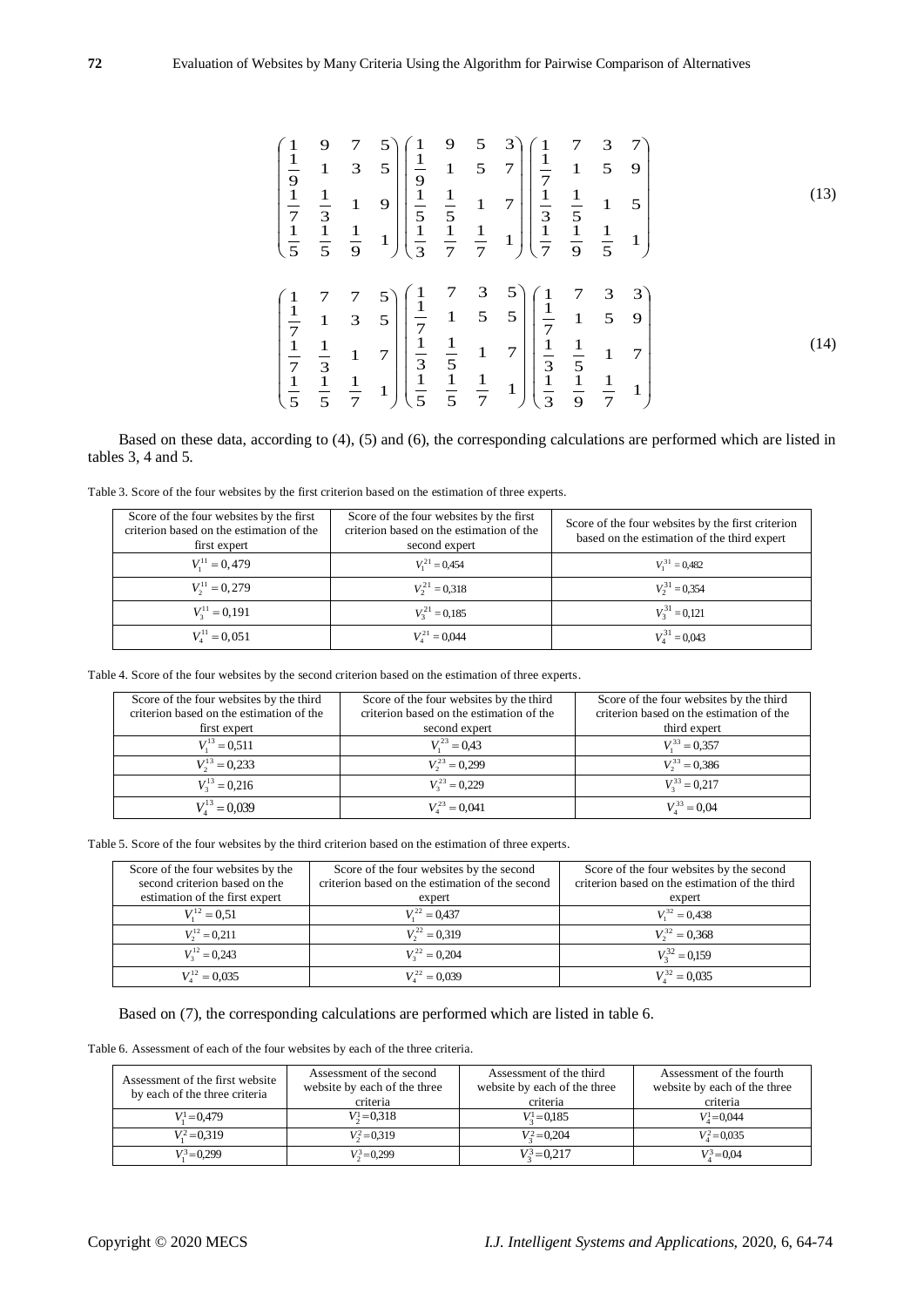Assessment of each of the four websites, taking into account its assessment by each of the three criteria, is found according to (10):

$$
E_1 = V_1^1 w^1 + V_1^2 w^2 + V_1^3 w^3 = 0,385
$$
\n(15)

$$
E_2 = V_2^1 w^1 + V_2^2 w^2 + V_2^3 w^3 = 0,315
$$
 (16)

$$
E_3 = V_3^1 w^1 + V_3^2 w^2 + V_3^3 w^3 = 0.198
$$
\n<sup>(17)</sup>

$$
E_4 = V_4^1 w^1 + V_4^2 w^2 + V_4^3 w^3 = 0.04
$$
\n(18)

Obtaining these results, the sites can be ranked. Thus, in the stated example, the first website was rated the highest, and the fourth one was rated the lowest.

#### **7. Conclusion**

The article proposes a comprehensive method for multi-criteria website assessment, which solves the following tasks: full assessment of websites, evaluation of websites by specific criteria, comparison and ranking of sampled websites.

Note that the National Academy of Sciences of Azerbaijan includes about 40 research institutes. Each institute has its own website. In the future, a decision support system (DSS) will be developed. DSS will include the proposed method for the monitoring of these websites. Decision makers will be able to evaluate these websites, identify their weaknesses by separate criteria, rank and analyze these websites to identify the problems. The monitoring results will be the basis for the modernization and, possibly, the development of a new website.

In order to minimize the subjectivity in the evaluation of websites, in addition to experts, a wider audience can be involved in the evaluation process through online forums.

Note that website evaluation is a component of a set of implementations aimed at improving the website's efficiency and its promotion on the Internet.

#### **References**

- [1] Makarets A.B. Methodology for assessing the quality of marketing communications of university websites // Open Education, 2009, No. 4, 45-56.
- [2] Types and forms of websites. How to choose? https://kodolex.com/en/blog/web/website-types/
- [3] Poluboyarov V.V. Ratings of university sites as a tool for external assessment of the situation of the educational organization in the formation of management strategies. SCIENTIFIC NOTES. Series History. Political science. Economy. Informatics. 2014 No. 15 (186). Issue 31/1. https://cyberleninka.ru/article/n/reytingi-saytov-vuzov-kak-instrument-vneshney-otsenkipolozheniya-obrazovatelnoy-organizatsii-pri-formirovanii-strategii-upravleniya
- [4] Ranking Web of Universities. http://www.webometrics.info/
- [5] Khodakova OV, Yevstafyeva Yu.V. Comprehensive assessment of official websites of medical organizations. Health care of the Russian Federation, Russian journal. 2016; 61 (2)/ https://cyberleninka.ru/article/n/kompleksnaya-otsenka-ofitsialnyhsaytov-meditsinskih-organizatsiy
- [6] Reuben Alfred, Shubi F. Kaijage. Design of an Integrated Android Mobile Application and Web-Based System (IAMAWBS) as a Solution to Concerns of Passengers Using Bus Rapid Transit System for Public Transportation in Dar Es Salaam // I.J. Information Technology and Computer Science, 2019, No. 2, pp. 30-37.
- [7] Ishaq O. Oyefolahan, Aishat A. Sule, Solomon A. Adepoju, Faiza Babakano. Keeping with the Global Trends: An Evaluation of Accessibility and Usability of Nigerian Banks Websites // I.J. Information Engineering and Electronic Business, 2019, No. 2, pp. 44-53.
- [8] Oleg Pursky, Dmytro Mazoha. Architecture Model of Integrated Web-based Etrading Business Process Management System // I.J. Information Engineering and Electronic Business, 2018, No. 2, pp. 1-8.
- [9] The concept and classification of information resources. Structure in management information support, https://studfiles.net/preview/6266132/
- [10] Market analysis types of sites, http://www.imagos.ru/uslugi.php?id=1010#12
- [11] Types of sites, http://seoklub.ru/tipy\_saitov.html
- [12] Evaluation criteria for Internet resources, https://uchebniki-besplatno.com/didaktika\_1434/kriterii-otsenki-internet-58647.html
- [13] Criteria for assessing websites, http://www.i2r.ru/static/255/out\_17474.shtml;
- [14] Kubasheva E.S., Gavrilov A.G. Methodology for assessing the quality of web applications // Software systems and computational methods, 2013, No. 1 (2), pp. 28-34
- [15] Evaluation of university websites. Novosibirsk State Technical University, http://www.nstu.ru/staff/eguide/evaluatingweb/#1
- [16] HON Code Principles // Health On the Net Foundation